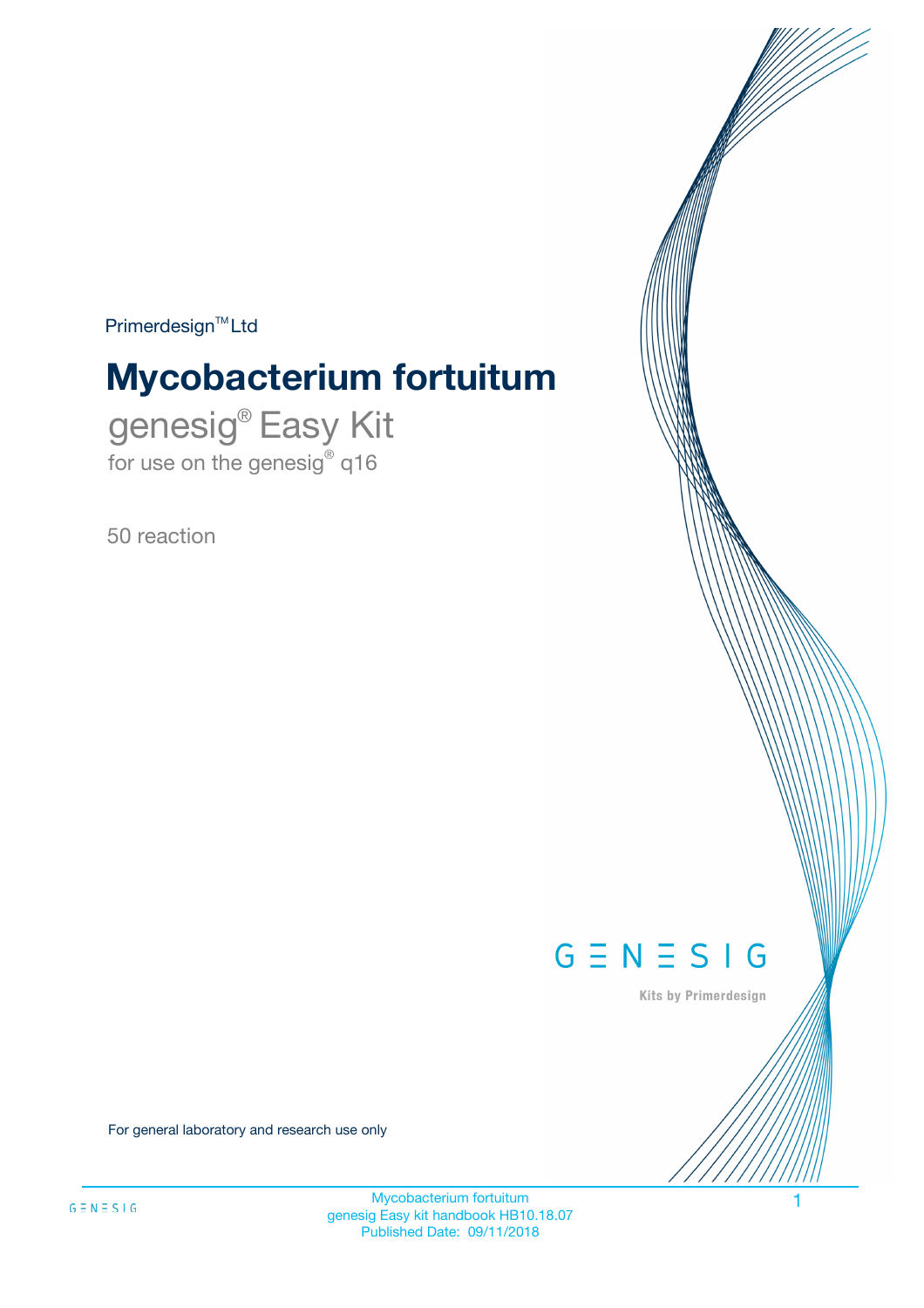## genesig® Easy: at a glance guide

#### **For each DNA test**

| Component                | <b>Volume</b> | Lab-in-a-box pipette |  |
|--------------------------|---------------|----------------------|--|
| M.fortuitum reaction mix | $10 \mu$      |                      |  |
| <b>Your DNA sample</b>   | 10 µl         |                      |  |

#### **For each positive control**

| Component                 | Volume          | Lab-in-a-box pipette |  |
|---------------------------|-----------------|----------------------|--|
| M.fortuitum reaction mix  | 10 <sub>µ</sub> |                      |  |
| Positive control template | 10 <sub>µ</sub> |                      |  |

#### **For each negative control**

| Component                | <b>Volume</b>   | Lab-in-a-box pipette |  |
|--------------------------|-----------------|----------------------|--|
| M.fortuitum reaction mix | 10 <sub>µ</sub> |                      |  |
| <u>Water</u>             | 10 <sub>µ</sub> |                      |  |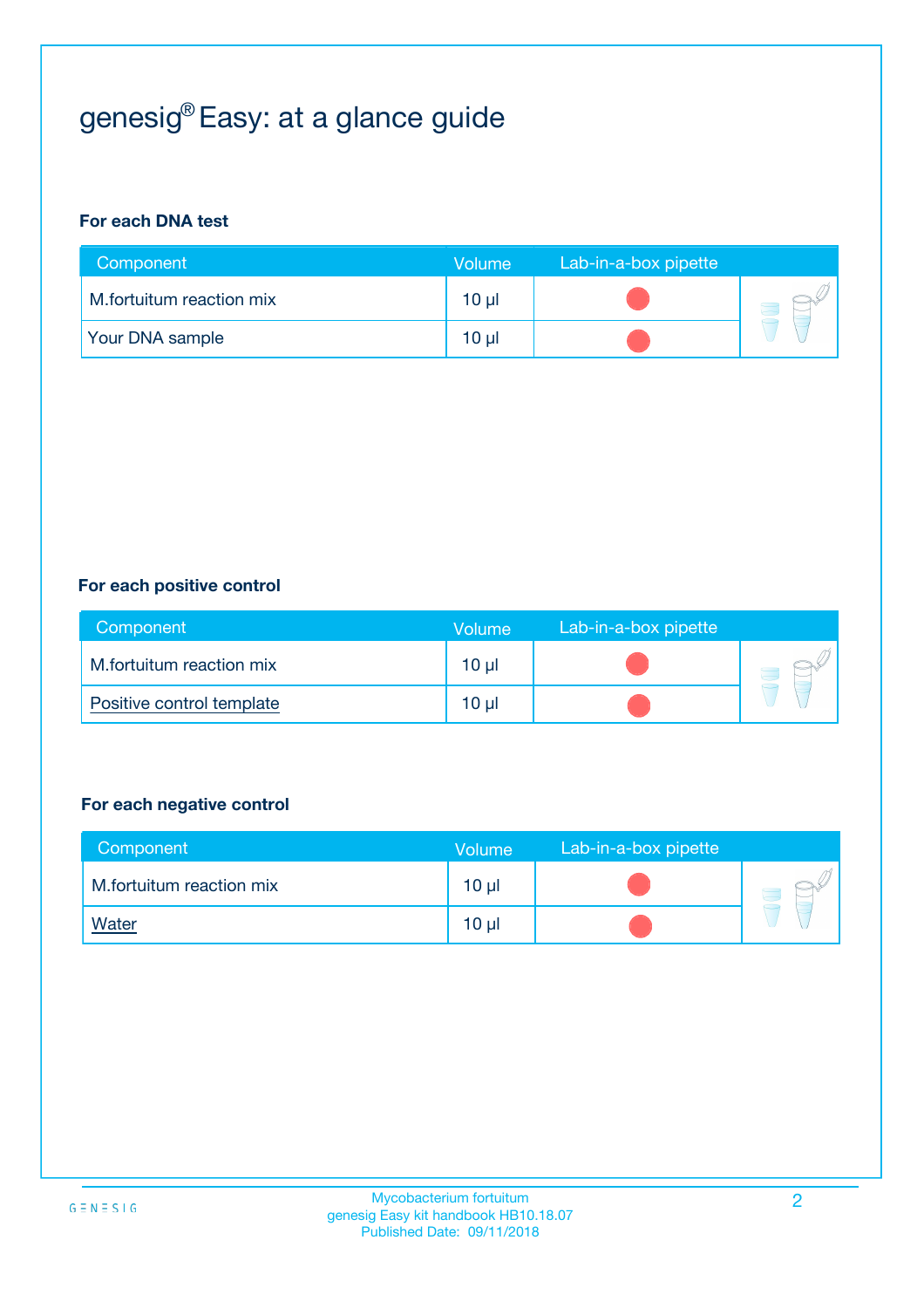## Kit Contents



## Reagents and equipment to be supplied by the user

#### **genesig® q16 instrument**

#### **genesig® Easy Extraction Kit**

This kit is designed to work well with all processes that yield high quality RNA and DNA but the genesig Easy extraction method is recommended for ease of use.

#### **genesig® Lab-In-A-Box**

The genesig Lab-In-A-Box contains all of the pipettes, tips and racks that you will need to use a genesig Easy kit. Alternatively if you already have these components and equipment these can be used instead.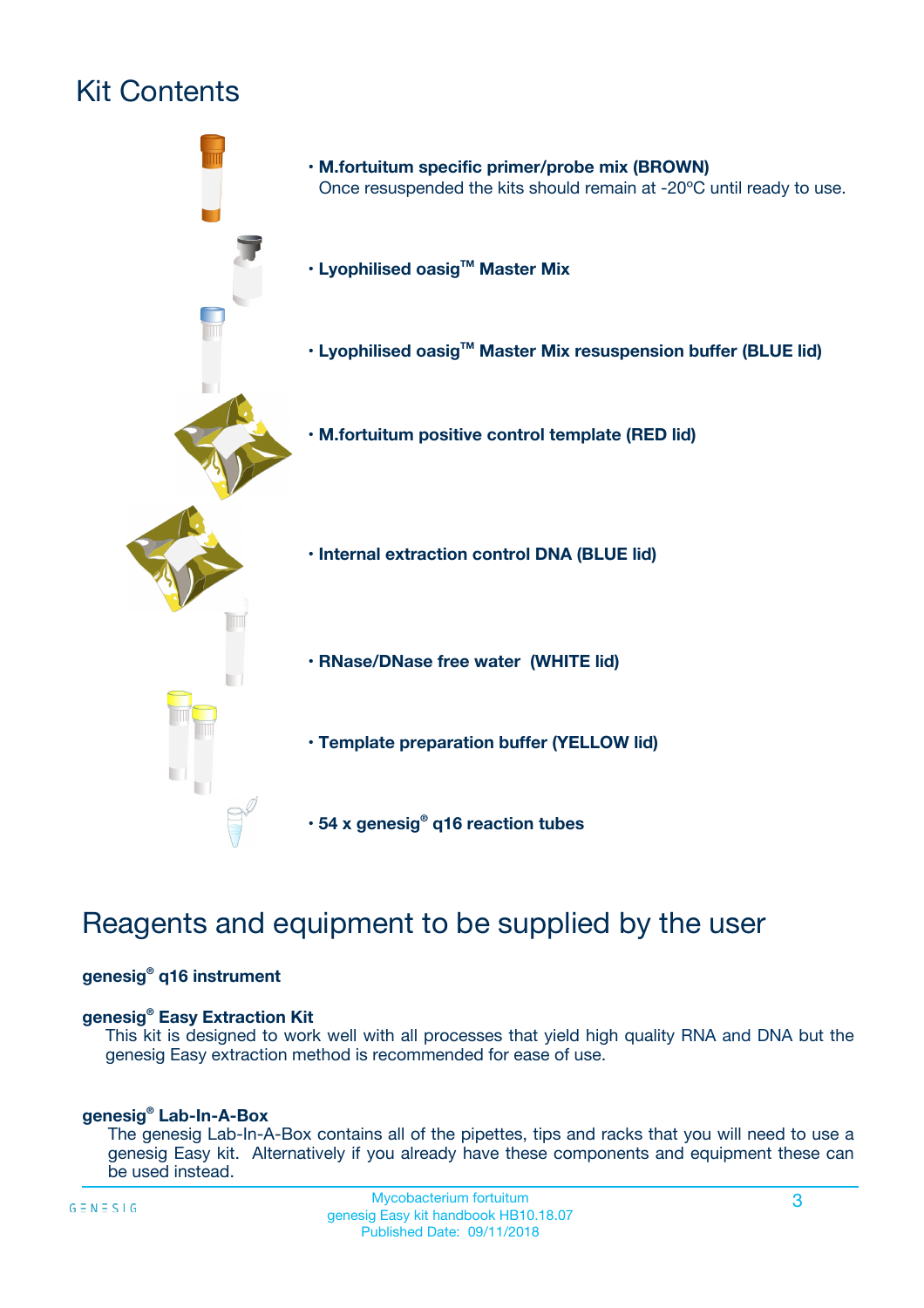## Step-by-step guide

### 1. Create your reaction mix



Use the blue pipette to transfer 500µl**\*** of the oasig Master Mix resuspension buffer into the tube of lyophilised oasig Master Mix and mix well by gently swirling. Then transfer all of that master mix into the brown tube labelled M.fortuitum primers/probe.

**\***Transfering 525µl of the oasig Master Mix resuspension buffer to your oasig Master Mix (instead of the 500µl recommended above) will enable you to take full advantage of the 50 reactions by accounting for volume losses during pipetting. In order to do so with the genesig Easy fixed volume pipettes use 1x blue, 2x red and 1x grey pipettes to make the total volume. Please be assured that this will not adversely affect the efficiency of the test.

Cap and shake tube to mix. A thorough shake is essential to ensure that all components are resuspended. **Failure to mix well can produce poor kit performance.**

Leave to stand for 5 minutes. Now your reaction mix is ready to use.

Store the reaction mix in the freezer from hereon.

#### Top tip

- Ensure that the reaction mix is mixed thoroughly before each use by shaking.
- **•** Once resuspended do not expose genesig Easy kit to temperatures above -20°C for longer than 30 minutes at a time.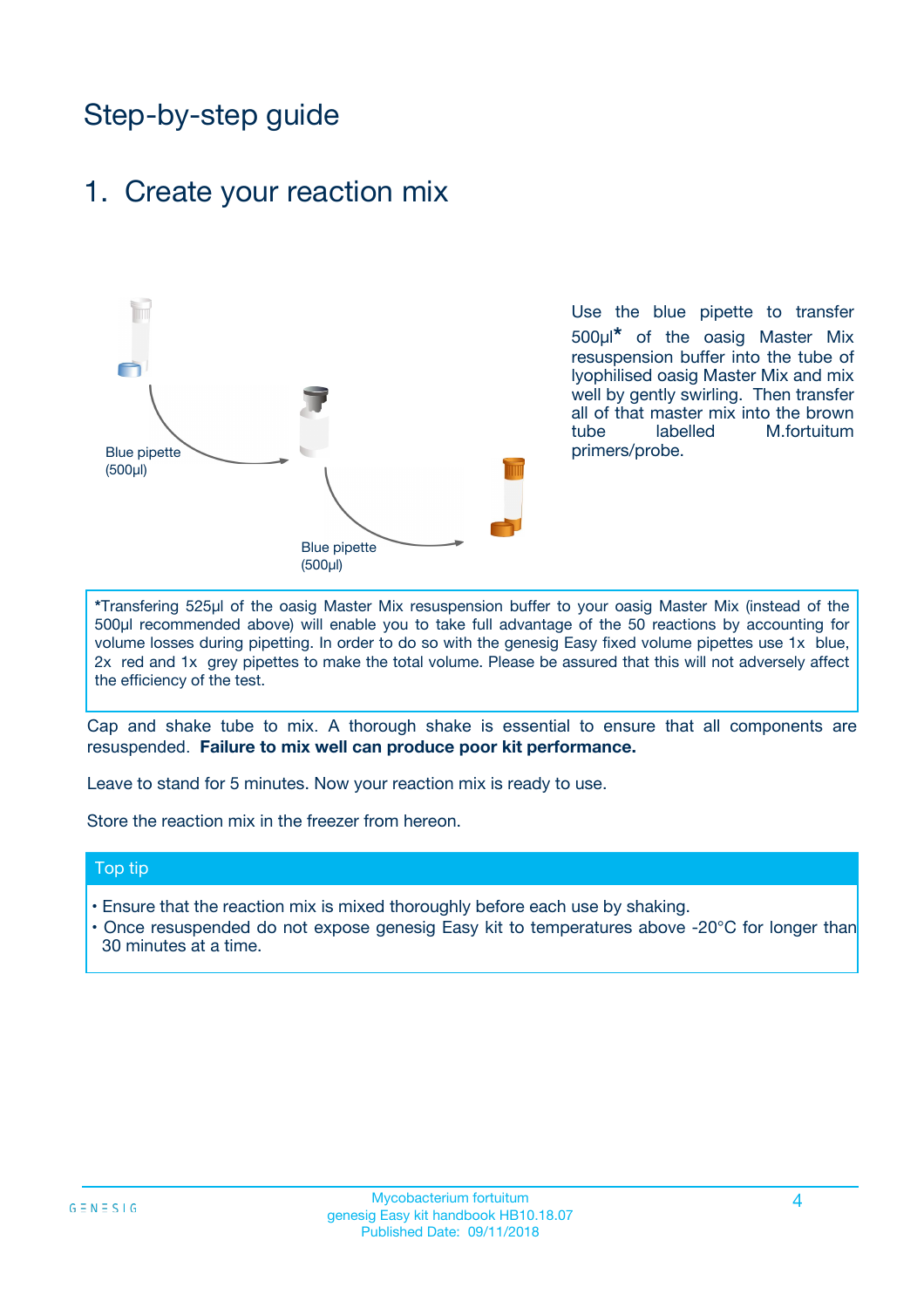## 2. Internal extraction control



Use the blue pipette to transfer 1000µl (2 x 500µl) of template preparation buffer into the Internal Extraction Control DNA tube. Cap and shake tube to mix.

Your kit contains Internal Extraction Control DNA. This is added to your biological sample at the beginning of the DNA extraction process. It is extracted along with the DNA from your target of interest. The q16 will detect the presence of this Internal Extraction Control DNA at the same time as your target. This is the ideal way to show that your DNA extraction process has been successful.

#### **If you are using an alternative extraction kit:**

Use the red pipette to transfer 10µl of Internal Extraction Control DNA to your sample **after** the lysis buffer has been added then follow the rest of the extraction protocol.

#### **If you are using samples that have already been extracted:**

Use the grey pipette to transfer 5µl of Internal Extraction Control DNA to your extracted sample.

### 3. Add reaction mix to all reaction tubes



For every reaction to be run, use the red pipette to add 10µl of your M.fortuitum reaction mix to every tube.

#### Top tip

- Always pipette the reaction mix directly into the bottom of the tube.
- You can label the tube lids to aid your reaction setup but avoid labelling tube sides.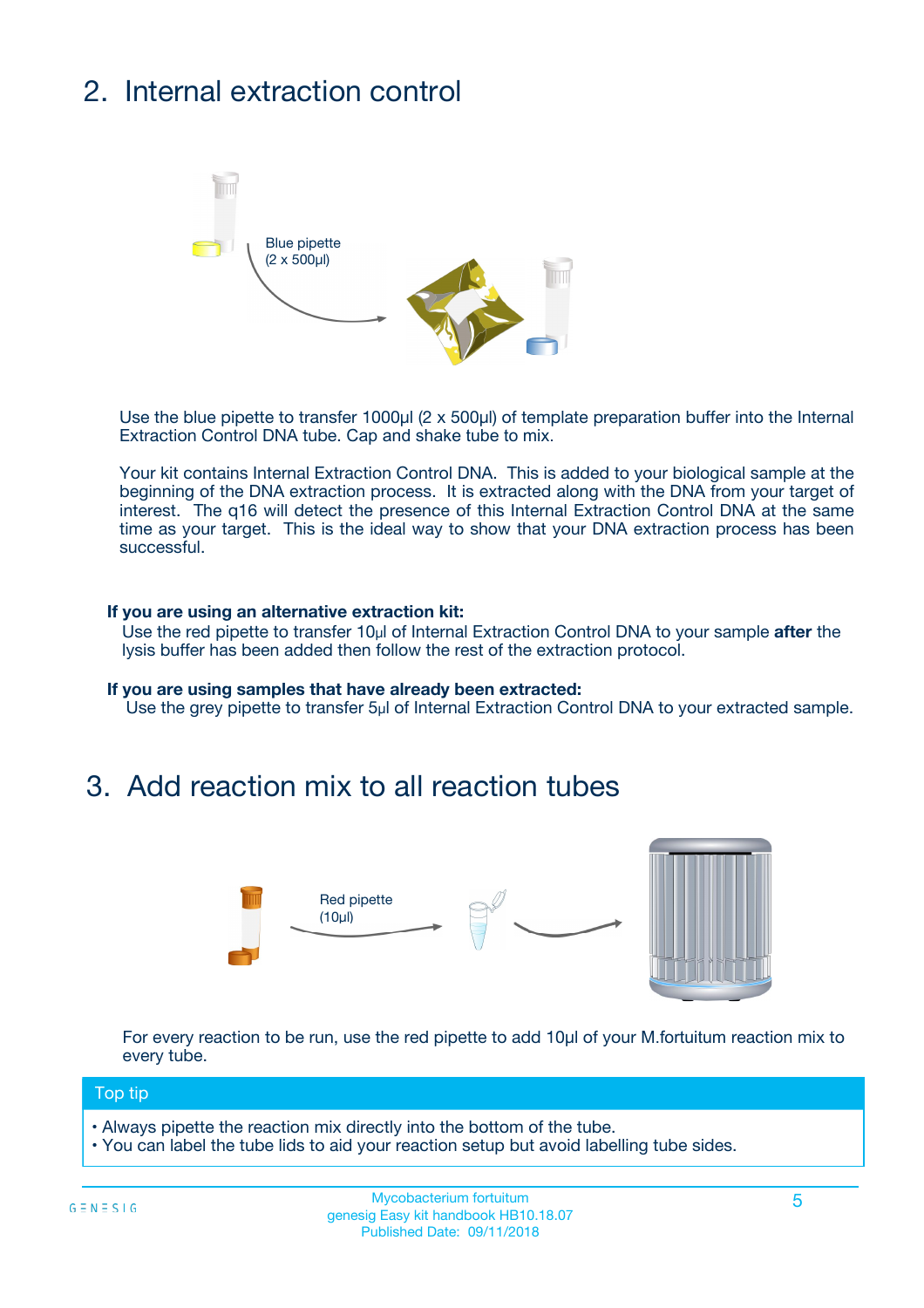### 4. Negative control



For each test you will require a negative control. Instead of DNA, water is used. This sample should typically prove negative thus proving that all of your positive samples really are positive.

To create a negative control reaction simply use the red pipette to add 10µl of the water to the required reaction tubes. Close these tubes after adding the water.

Because some genesig kit targets are common in the environment you may occasionally see a "late" signal in the negative control. The q16 software will take this into account accordingly.

#### Top tip

**•** Always add the water to the side of the tube to reduce the introduction of bubbles.

### 5. Set up a test



For each sample you wish to analyse, use the red pipette to add 10µl of your DNA sample to the required reaction tubes. Close these tubes after adding the sample. Always change pipette tips between samples.

#### Top tip

**•** Always add the DNA sample to the side of the tube to reduce the introduction of bubbles.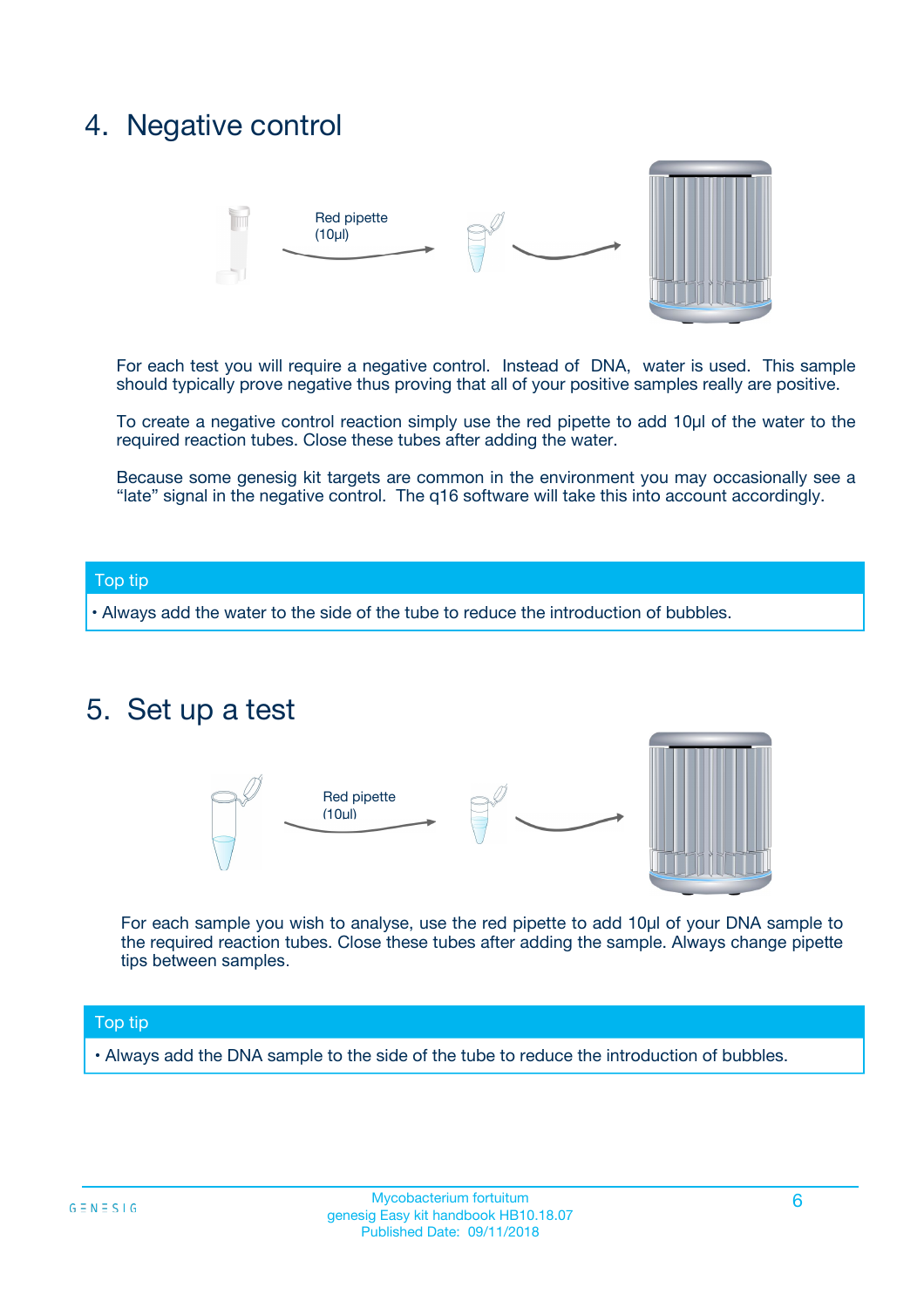### 6. Positive control



Use the blue pipette to transfer 1000µl (2 x 500µl) of template preparation buffer into the positive control template tube. Cap and shake tube to mix.

Each time you run a test you will require a positive control. This is a small portion of DNA from your target of interest. It serves two purposes:

1. It will always test positive so it shows that everything is working as it should be.

2. The q16 software knows how much DNA is present in the positive control. So it can automatically compare your sample of interest with the positive control to calculate the amount of target DNA in your sample.

To create a positive control reaction, simply use 10µl of the positive control instead of your DNA sample.



Take great care when setting up your positive control. The positive control template has the potential to give you a false positive signal in your other samples. Set positive controls up last after all other sample tubes are closed. Always change pipette tips between samples. You may even choose to set up positive controls in a separate room.

#### Top tip

**•** Always add the positive control to the side of the tube to reduce the introduction of bubbles.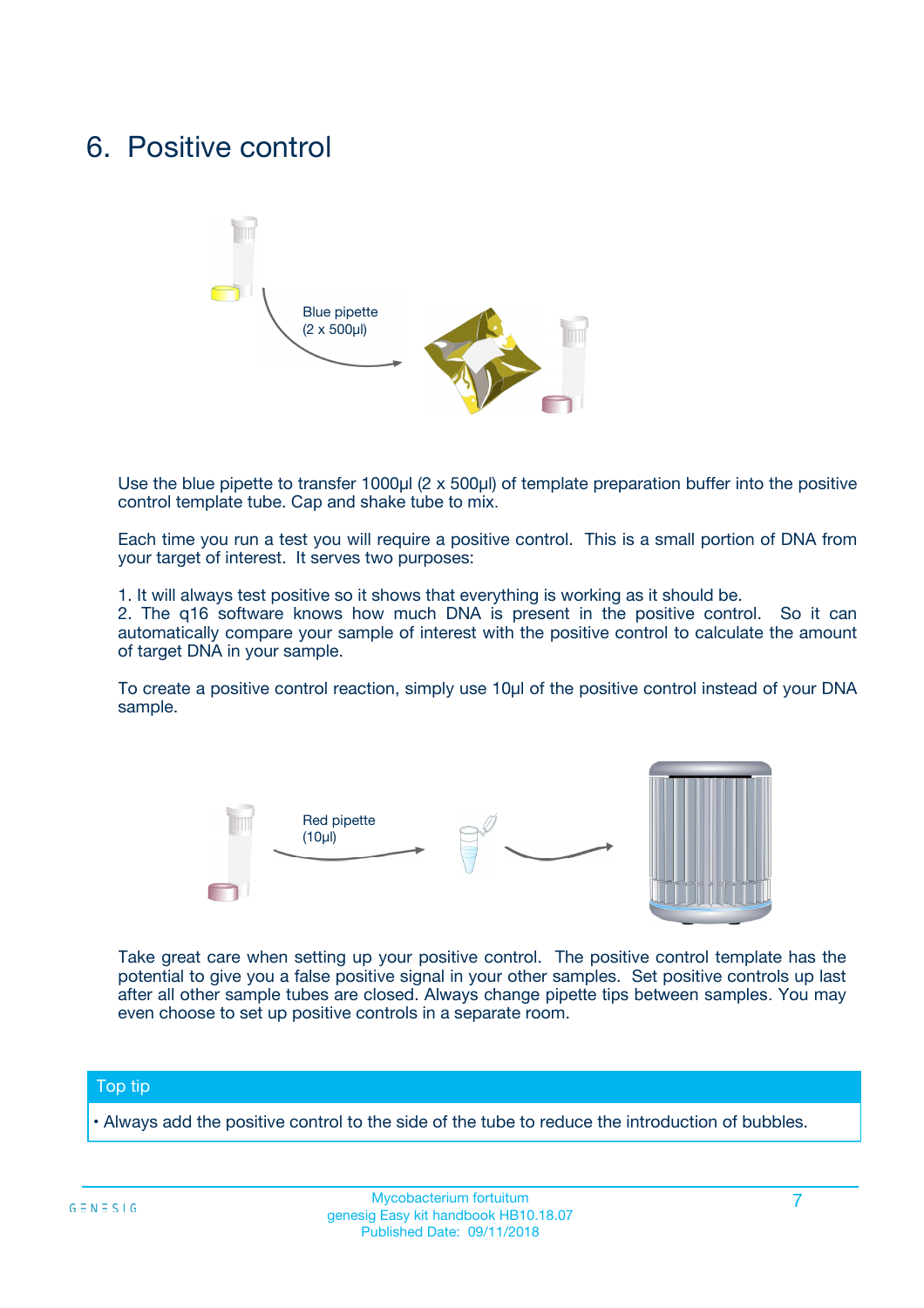## 7. Running the test

Place the tubes into the correct positions in your q16 as defined by the software, this may include positioning of empty tubes to ensure that the q16 lid is balanced. The run can then be started.

|                      | genesig q16 PCR software - 1.2                                               |                                |                              |                                          | $\begin{array}{c c c c} \hline \multicolumn{3}{c }{\textbf{0}} & \multicolumn{3}{c }{\textbf{0}} \end{array}$<br>$\Sigma\!3$ |
|----------------------|------------------------------------------------------------------------------|--------------------------------|------------------------------|------------------------------------------|------------------------------------------------------------------------------------------------------------------------------|
|                      | $\vert \cdot \vert$<br><b>Open Experiments:</b><br>Unsaved (New Experiment 2 | Open<br>Save<br>$\sqrt{9}$ New | Save As                      | <b>C</b> Close<br><b>X</b> Configuration | $G \equiv N \equiv S \mid G$                                                                                                 |
| <b>Stages:</b>       | Setup<br><b>Results</b>                                                      |                                |                              |                                          |                                                                                                                              |
| <b>Notes</b>         |                                                                              | <b>Samples</b>                 |                              | <b>Tests</b>                             |                                                                                                                              |
|                      | <b>Name and Details</b>                                                      | Color<br>Name                  | Note                         | Color<br>Name                            | Note                                                                                                                         |
|                      | New Experiment 2017-10-26 11:06                                              | Sample 1                       | ÷                            | Test 1                                   | ÷                                                                                                                            |
|                      | Kit type: genesig® Easy Target Detection kit                                 | Sample 2                       |                              |                                          |                                                                                                                              |
|                      | Instrument Id.:                                                              | Sample 3                       | $\qquad \qquad \blacksquare$ |                                          | $\qquad \qquad \blacksquare$                                                                                                 |
|                      | <b>Run Completion Time:</b>                                                  | Sample 4                       |                              |                                          |                                                                                                                              |
| <b>Notes</b>         | <b>A</b><br>v                                                                | Sample 5                       | $\triangle$<br>$\oplus$      |                                          | 4<br>₩                                                                                                                       |
| <b>Well Contents</b> |                                                                              |                                |                              | Run                                      |                                                                                                                              |
| Pos.                 | Test                                                                         | Sample                         |                              | <b>Run Status</b>                        |                                                                                                                              |
| $\overline{1}$       | Test 1                                                                       | <b>Negative Control</b>        | $\blacktriangle$             |                                          |                                                                                                                              |
| $\overline{2}$       | Test 1                                                                       | <b>Positive Control</b>        |                              |                                          |                                                                                                                              |
| 3                    | Test 1                                                                       | Sample 1                       |                              | Show full log                            |                                                                                                                              |
| $\overline{4}$       | Test 1                                                                       | Sample 2                       |                              |                                          |                                                                                                                              |
| 5                    | Test 1                                                                       | Sample 3                       |                              | <b>Run Control</b>                       |                                                                                                                              |
| 6                    | Test 1                                                                       | Sample 4                       |                              |                                          |                                                                                                                              |
| $\overline{7}$       | Test 1                                                                       | Sample 5                       |                              |                                          |                                                                                                                              |
| -8                   |                                                                              |                                |                              | Abort Run                                | $\triangleright$ Start Run                                                                                                   |
|                      | <b>JOB FURTY TURE TO BULLMAR LIB</b>                                         |                                | $\overline{\mathbf{v}}$      |                                          |                                                                                                                              |

#### Top tip

- Before loading tubes into the q16, check for bubbles! Flick the bottom of the tubes to remove any bubbles that may have formed during the test setup.
- Apply centrifugal force with a sharp wrist action to ensure all solution is at the bottom of the reaction tube.
- When repeating a test you can use a previous file as a template by clicking 'open' then selecting File name > Files of Type > Experiment file as template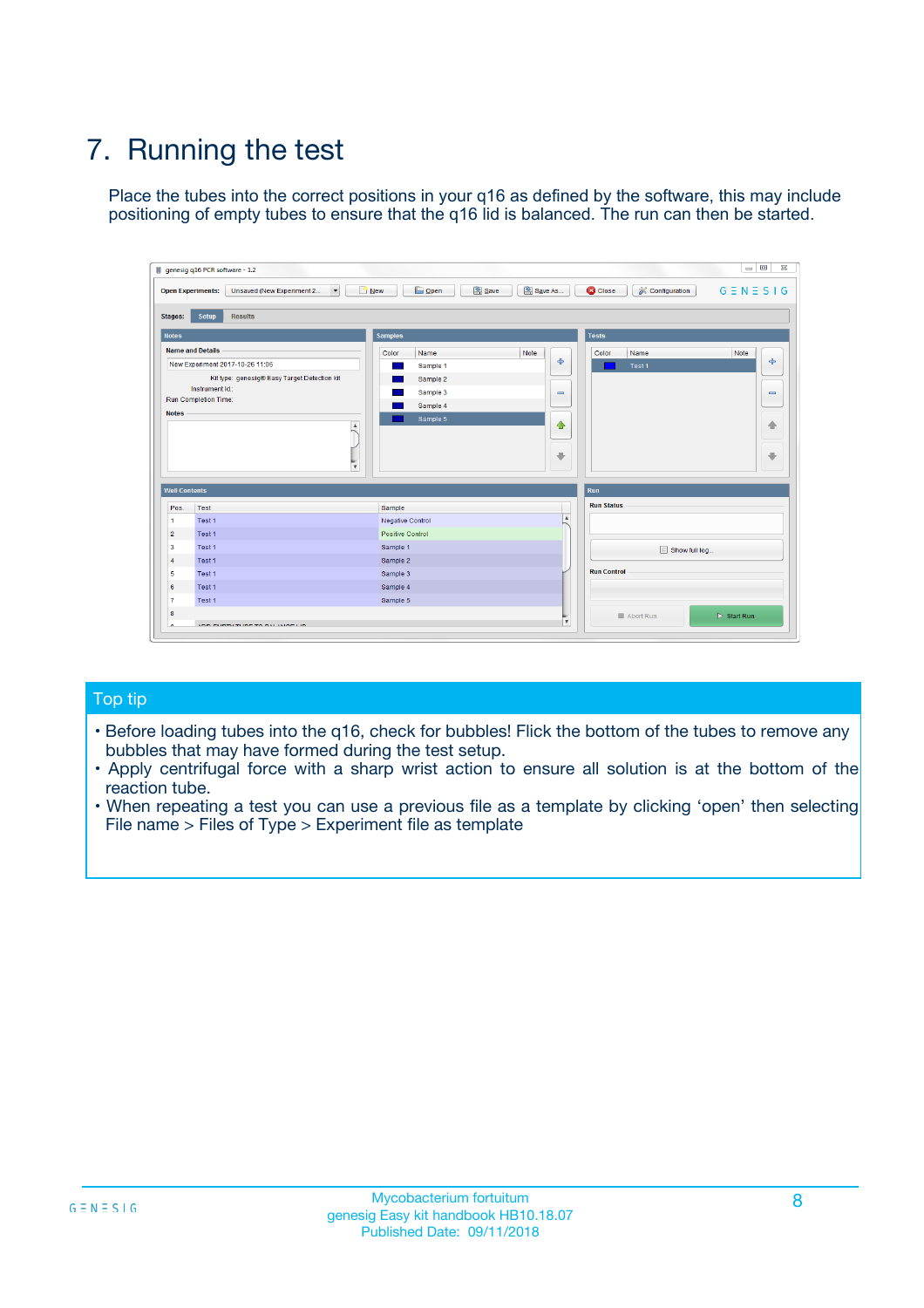### What do my results mean?

Analysis of your data is carried out automatically by the genesig q16. The following information is designed to help you fully understand a result or to troubleshoot:

### "Positive"

#### **Explanation**

Your sample has produced a positive result. Your target of interest is present and you can use the reported quantity.

"Negative"

#### **Explanation**

Your sample has produced a negative result. The target is not present in your sample.

### "Test contaminated"

#### **Explanation**

The Negative Control should be completely free of any DNA. If you see this error message it means that at some point during the setup, the Negative Control has been contaminated with DNA and has given a positive signal. This contamination has invalidated the test. The Positive Control and your test samples are both possible sources of contaminating DNA. The genesig q16 reaction tubes from previous runs will also contain very high amounts of DNA so it is important that these are carefully disposed of after the run is completed and NEVER OPENED. It may be the case that your kits have become contaminated which will lead to the same problem occurring repeatedly.

#### **Solutions**

1. Clean your working area using a commercial DNA remover solution to ensure the area is DNA free at the start of your run and re-run the test

2. If the problem persists then the kit has become contaminated and it will have to be discarded and replaced with a new kit. When you open the new kit, run a simple test to show that changing the kit has solved the problem. Prepare a test which includes only the Positive Control, the Negative Control and one 'mock sample'. For the 'mock sample' add water instead of any sample DNA. The result for the Negative Control and the mock sample should be negative indicating that contamination is no longer present.

#### **Preventive action**

An ideal lab set-up has a 'Clean area' where the test reagents are prepared and a 'sample area' where DNA samples and the Positive Control template are handled. The best workflow involves setting up all the test components (excluding the positive control template) in the clean area and then moving the tests to the sample area for sample and Positive Control addition. If this method is followed then the kit components are always kept away from possible sources of contamination. For extra security the Negative Control can be completely prepared and sealed in the clean area. All work areas should be decontaminated regularly with DNA remover.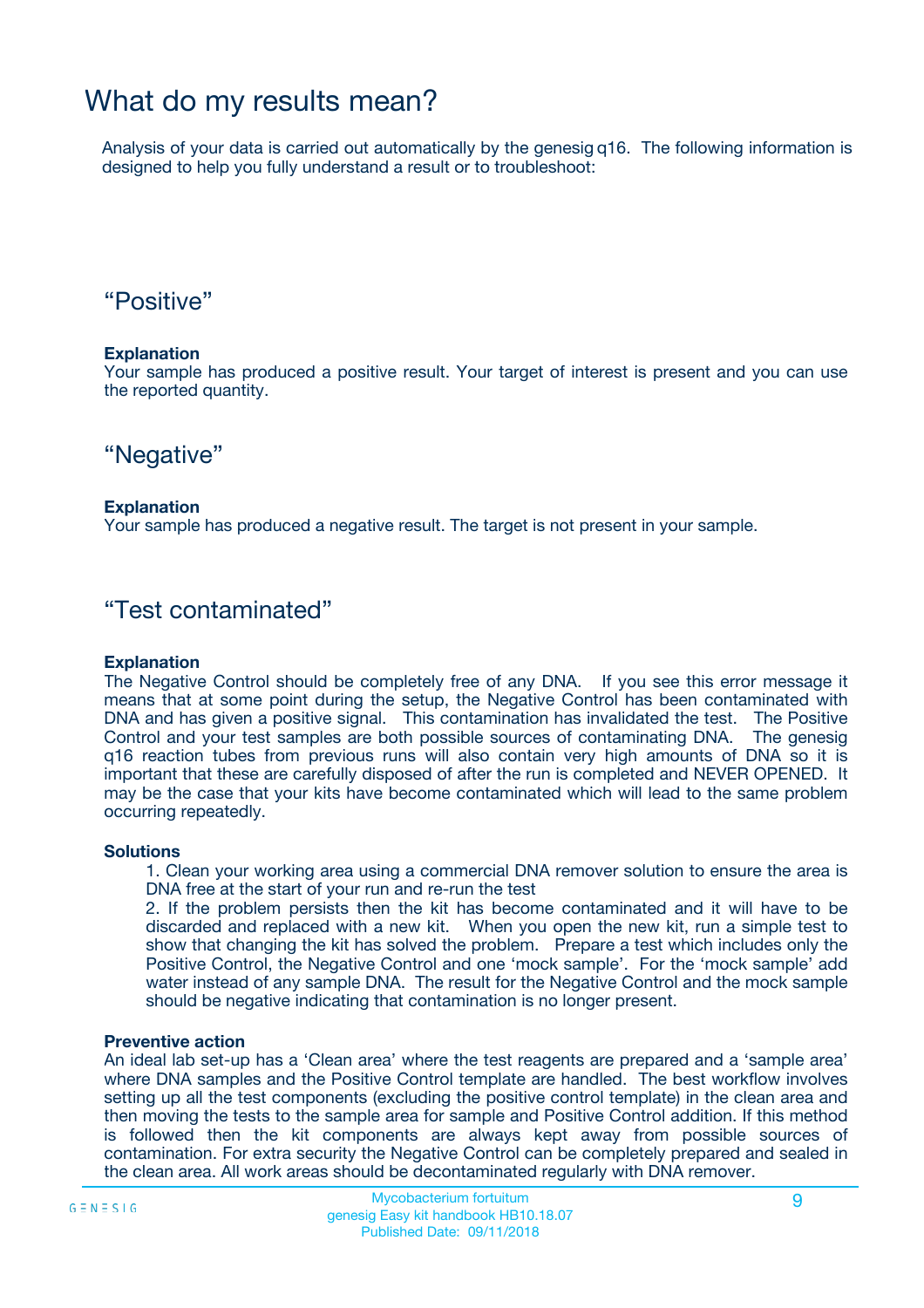### "Sample preparation failed"

#### **Explanation**

The test has failed because the quality of the sample was not high enough. The Internal Extraction Control component identifies whether the sample has been prepared correctly and is of suitable quality. This error message means that this quality control test has failed and the sample quality is not high enough for analysis.

#### **Solutions**

1. Check the sample preparation protocol for any user errors then repeat.

2. Poor quality samples can result from overloading the sample preparation protocol with too much starting material. Try reducing the amount of starting material then repeat.

3. Failing to add the Internal extraction Control DNA to your sample during the sample preparation protocol can also lead to a reported result of "sample preparation failed". Ensure that this step has not been overlooked or forgotten. If your samples are derived from an archive store or from a process separate from your genesig Easy extraction kit; you must add 5µl of Internal Extraction Control DNA into each 0.5ml of your sample to make it suitable for use on the q16.

### "Positive result, poor quality sample"

#### **Explanation**

The test is positive so if you are only interested in obtaining a 'present or absent' answer for your sample then your result is reliable. However, the test contains an Internal Extraction Control component that identifies if the sample is of high quality. This quality control test has failed and the sample is not therefore of high enough quality to accurately calculate the exact copy number of DNA present. If you require quantitative information for your sample then proceed with the solutions below.

#### **Solution**

For appropriate solutions, read the "Sample preparation failed" section of this handbook.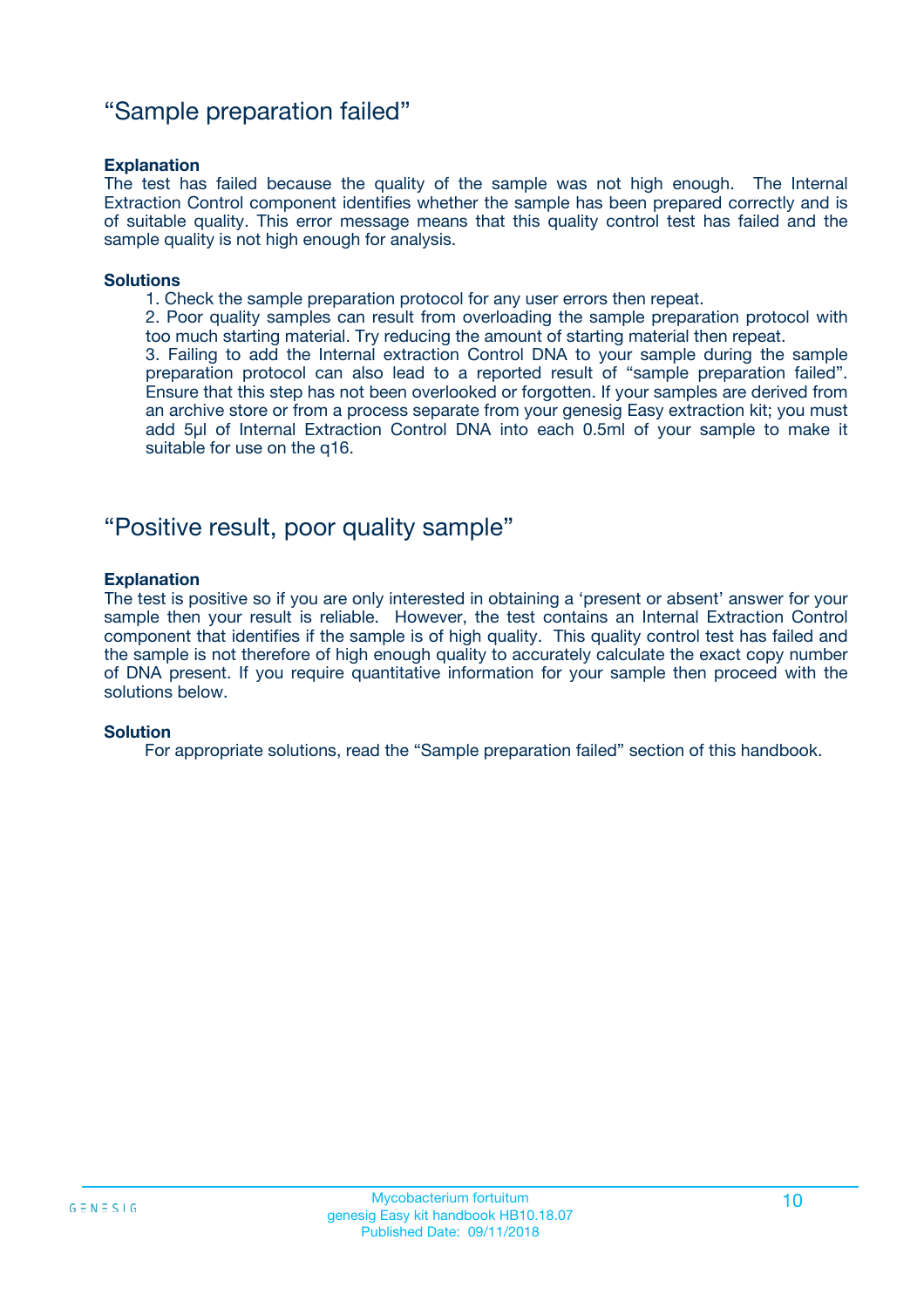### "Test failed"

#### **Explanation**

The test has failed because the Positive Control has not worked. The Positive Control is present to show that all aspects of the test are working correctly together. When this control test fails, the test as a whole is invalidated. This finding indicates that a problem has occurred in the reaction set-up part of the experiment and has nothing to do with sample preparation.

#### **Solutions**

- 1. Check the entire workflow and test set-up to look for any user errors, then repeat the test e.g. have the right colour pipettes and solutions been used with the correct tubes?
- 2. Ensure the positive and negative controls are inserted into the correct wells of your q16.

3. A component of the test may have 'gone off' due to handing errors, incorrect storage or exceeding the shelf life. When you open a new kit, run a simple test to show that changing the kit has solved the problem. Prepare a test which includes only the Positive Control, the Negative Control and one 'mock sample'. For the 'mock sample' add internal control template instead of any sample DNA. If the Positive Control works, the mock sample will now be called as a negative result.

### "Test failed and is contaminated"

#### **Explanation**

The Positive Control is indicating test failure, and the Negative Control is indicating test contamination. Please read the "Test Failed" and "Test contamination" sections of this technical support handbook for a further explanation.

#### **Solution**

For appropriate solutions, read both the "Test failed" and "Test contaminated" sections of this handbook.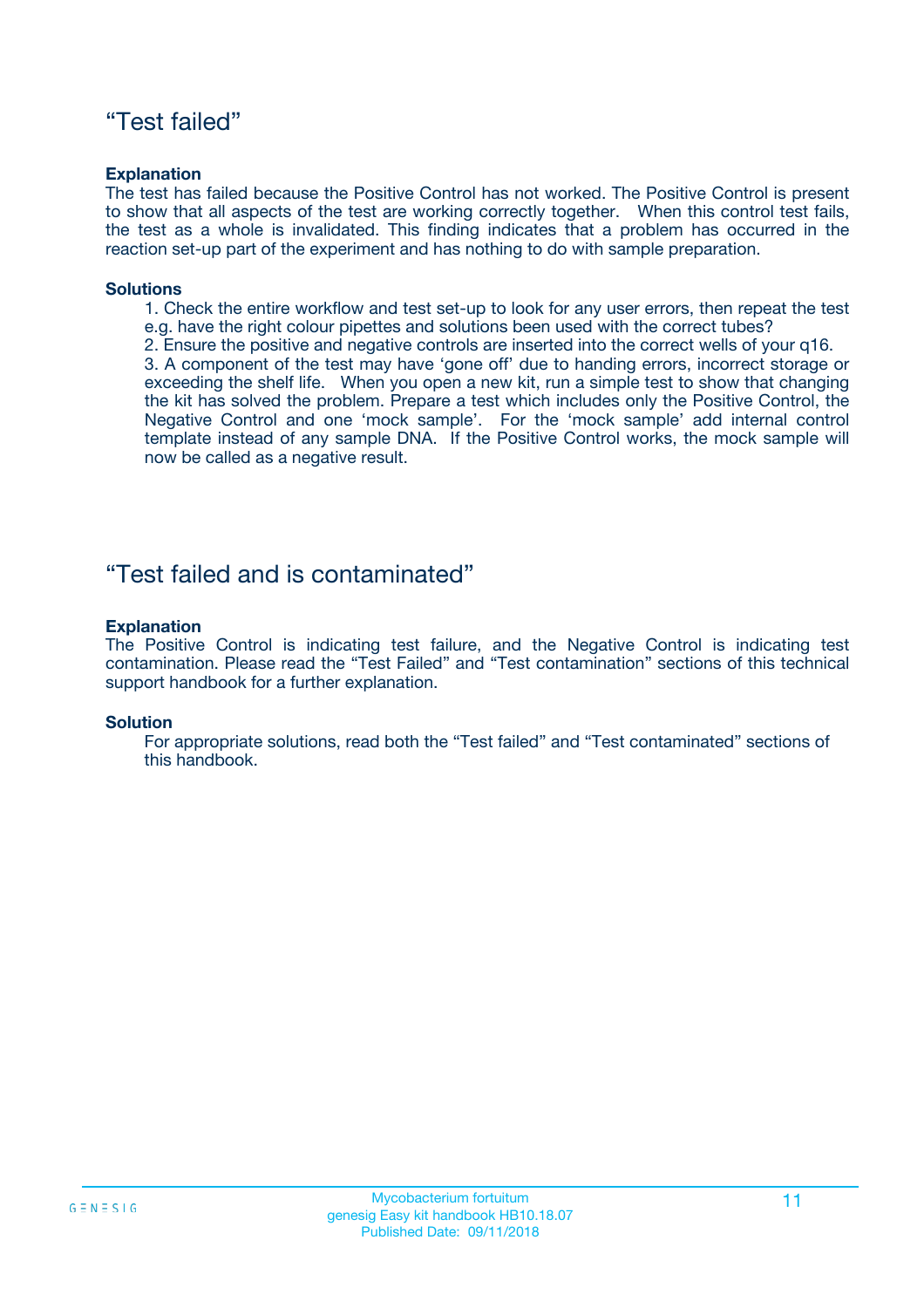### Mycobacterium fortuitum

Mycobacterium fortuitum is a rapidly growing nontuberculous mycobacteria. M. fortuitum, M. avium complex (MAC), M. abscessus, and M. kansasii are the types of nontuberculous mycobacteria most frequently associated with disease.

The genome of M.fortuitum is 6,349,738 bp in length, with 6,241 predicted coding sequences and 66% GC content.

Mycobacteria has been isolated from various potable and environmental water sources. For example in hospitals bacteria has been found in water distribution pipes, sink faucets and ice machines. Freshwater rivers and lakes, seawater and wastewater from hospitals and soil have all been found to harbour rapidly growing mycobacteria.

Skin and soft tissue M.fortuitum infections often occur as surgical wound infections and catheterrelated sepsis. Less common infections include keratitis, prosthetic valve endocarditis, cervical lymphadenitis and pulmonary disease. The infection usually begins as small erythematous papules which progress to large, fluctuant, violaceous boils which can ulcerate.

M.fortuitum is naturally resistant to macrolides (e.g. clarithromycin), resistance is conferred by the erm(39) gene. In vitro drug susceptibility testing is usually performed for infections before treatment commences, clinical isolates can commonly be treated with newer macrolides, quinolones and sulfonamides.

Currently identification is usually performed via microscopy – M.fortuitum is thin and has branching bacilli.

Real time PCR can be used to quickly and accurately detect Mycobacterium fortuitum.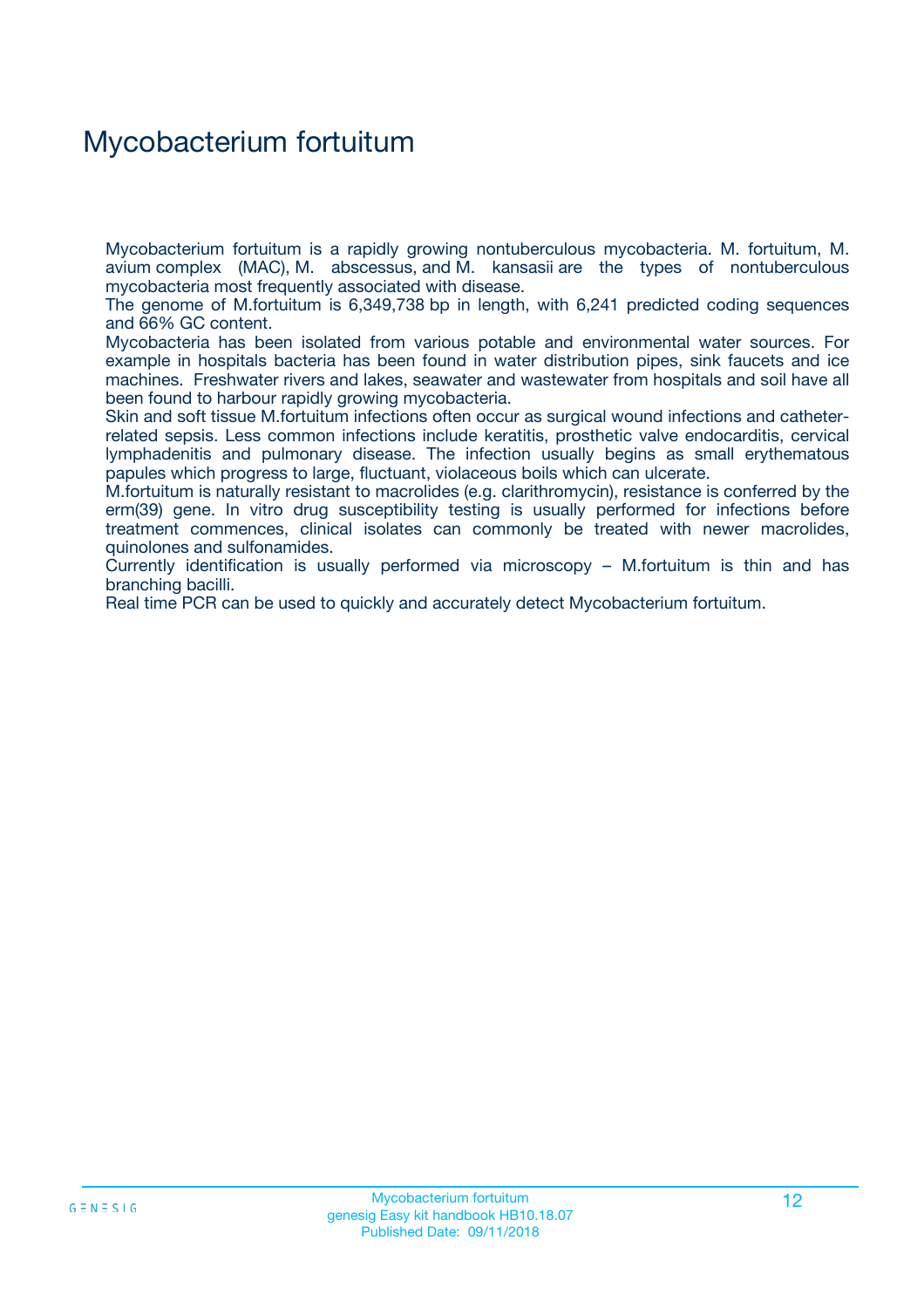## **Specificity**

The Primerdesign genesig Kit for Mycobacterium fortuitum (M.fortuitum) genomes is designed for the in vitro quantification of M.fortuitum genomes. The kit is designed to have a broad detection profile. Specifically, the primers represent 100% homology with over 95% of the NCBI database reference sequences available at the time of design.

The dynamics of genetic variation means that new sequence information may become available after the initial design. Primerdesign periodically reviews the detection profiles of our kits and when required releases new versions.

If you require further information, or have a specific question about the detection profile of this kit then please send an e.mail to enquiry@primerdesign.co.uk and our bioinformatics team will answer your question.